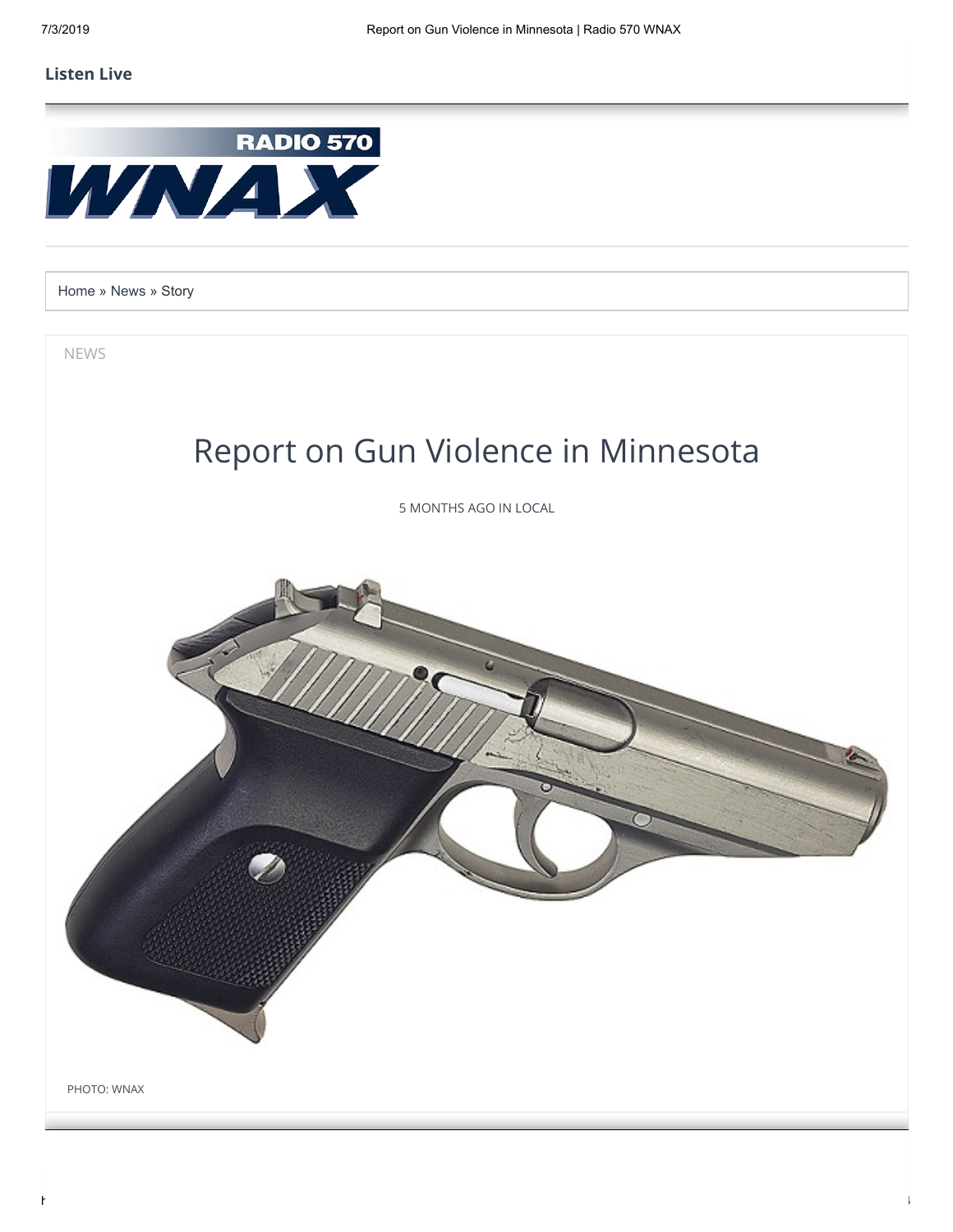## $7/3$

## **[Listen Live](javascript:void(window.open()**

| <b>WNAX Radio</b><br><b>NORD BENCE 215A</b>                                                                                                                                                                                                                                                                                                                                                            |       |                              | <b>MILL</b> SOUNDCLOUD<br>Share |  |  |
|--------------------------------------------------------------------------------------------------------------------------------------------------------------------------------------------------------------------------------------------------------------------------------------------------------------------------------------------------------------------------------------------------------|-------|------------------------------|---------------------------------|--|--|
|                                                                                                                                                                                                                                                                                                                                                                                                        |       |                              |                                 |  |  |
|                                                                                                                                                                                                                                                                                                                                                                                                        |       |                              |                                 |  |  |
|                                                                                                                                                                                                                                                                                                                                                                                                        |       |                              |                                 |  |  |
|                                                                                                                                                                                                                                                                                                                                                                                                        |       | العالماناس الناقسين فالعاملة |                                 |  |  |
| Cookie policy                                                                                                                                                                                                                                                                                                                                                                                          |       |                              |                                 |  |  |
| Protect Minnesota's Nancy Nord Bence says more Minnesotans died of gun violence in 2017 than from<br>distracted driving and opioids. Lawmakers are considering measures this session that would require<br>universal background checks and initiate "red flag" laws which would allow police or family members to<br>petition a court to temporarily seize someone's guns if they are deemed a threat. |       |                              |                                 |  |  |
|                                                                                                                                                                                                                                                                                                                                                                                                        | Share | Tweet                        | Share                           |  |  |
| TAGS:                                                                                                                                                                                                                                                                                                                                                                                                  |       |                              |                                 |  |  |
| STORY © 2019 WNAX - IMAGES © 2019 WNAX                                                                                                                                                                                                                                                                                                                                                                 |       |                              |                                 |  |  |
|                                                                                                                                                                                                                                                                                                                                                                                                        |       |                              |                                 |  |  |
|                                                                                                                                                                                                                                                                                                                                                                                                        |       |                              |                                 |  |  |
|                                                                                                                                                                                                                                                                                                                                                                                                        |       |                              |                                 |  |  |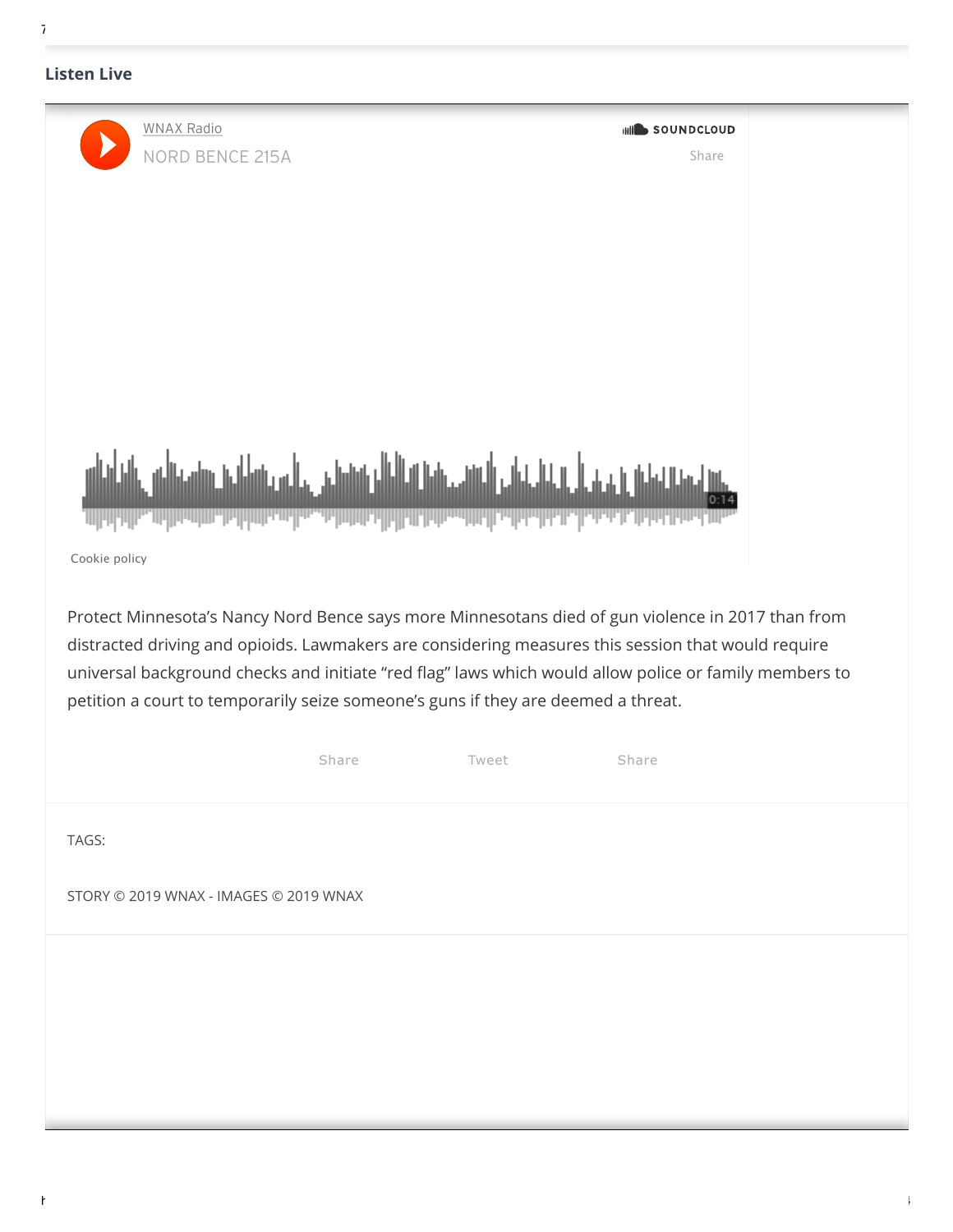|                          | $\heartsuit$ Recommend<br><b>▼</b> Tweet         | <b>f</b> Share                                                                                   | Sort by Best -                                                                                      |
|--------------------------|--------------------------------------------------|--------------------------------------------------------------------------------------------------|-----------------------------------------------------------------------------------------------------|
|                          | Start the discussion                             |                                                                                                  |                                                                                                     |
|                          | <b>LOG IN WITH</b>                               | OR SIGN UP WITH DISQUS (?)                                                                       |                                                                                                     |
|                          |                                                  | Name                                                                                             |                                                                                                     |
|                          |                                                  |                                                                                                  |                                                                                                     |
|                          |                                                  |                                                                                                  |                                                                                                     |
|                          |                                                  |                                                                                                  |                                                                                                     |
|                          |                                                  |                                                                                                  | Be the first to comment.                                                                            |
|                          |                                                  |                                                                                                  |                                                                                                     |
|                          |                                                  |                                                                                                  |                                                                                                     |
|                          |                                                  |                                                                                                  |                                                                                                     |
|                          | ALSO ON RADIO 570 WNAX                           |                                                                                                  |                                                                                                     |
|                          | <b>Major Push to Legalize Recreational</b>       |                                                                                                  | First Look at the City Budget   Radio 570                                                           |
|                          | Marijuana Likely in<br>3 comments • 6 months ago |                                                                                                  | <b>WNAX</b><br>1 comment . 7 days ago                                                               |
| D                        | our laws                                         | Brian Kelly - Marijuana consumers deserve<br>Avatarand demand equal rights and protections under | D<br>Avatar they certainly can't with the new pool. Just<br>spend every                             |
|                          | Nebraska Farm Bureau Works on Ag                 |                                                                                                  | Keeping Kids Safe   Radio 570 WNAX                                                                  |
|                          | <b>Legislation During Interim</b>                |                                                                                                  | 1 comment • a month ago                                                                             |
|                          | 1 comment . 22 days ago                          |                                                                                                  | ShellyStow - And since virtually all sexual                                                         |
| $\overline{\phantom{a}}$ |                                                  | Tony Baker - Farm Bureau should be helping                                                       | Randy Gleich - Do they know how to budget?<br>Avatarcrime against children is committed by those in |
|                          | clear the                                        | Avatatwith the property tax ballot initiative. It's very                                         | the $\dots$                                                                                         |
|                          |                                                  |                                                                                                  |                                                                                                     |
| $\boxtimes$ Subscribe    |                                                  |                                                                                                  | <b>①</b> Add Disqus to your siteAdd DisqusAdd △ Disqus' Privacy PolicyPrivacy PolicyPrivacy         |

 $7/3$ 

EMAIL CLUB SIGN UP